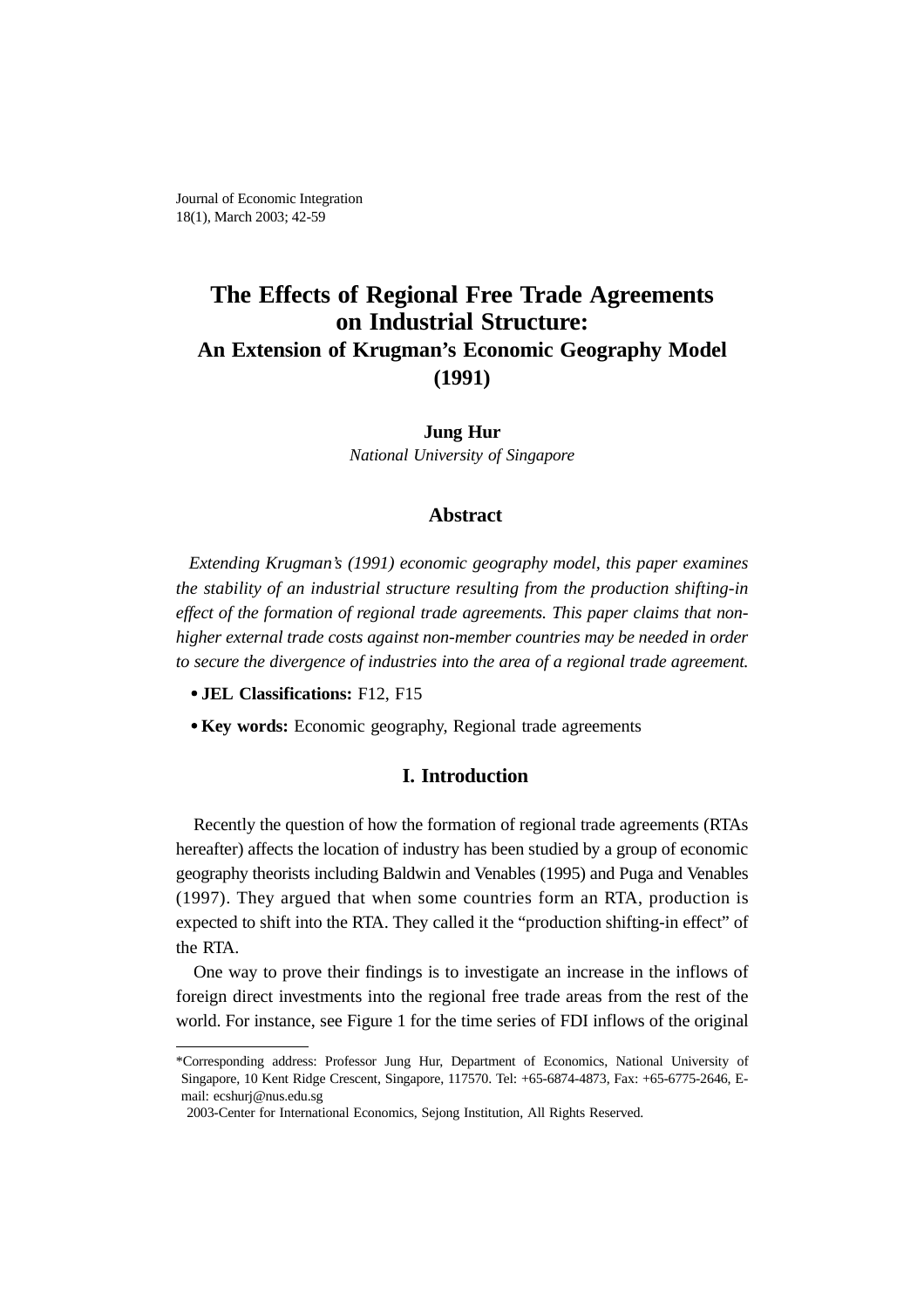### **Figure 1.** FDI Inflows of EC

FDI inflows in EC (original 15 members since 1958)



Source: IFS for FDI inflow data and WTO website (regionalism) for members entry to EC

15 member countries (signed in as of 1958) in the EC from 1976 to 1998. It is clearly demonstrated that the EC has attracted a large amount of foreign direct investments. So, the data seem to support their theoretical finding. However, ironically, it is also true that there has been an increase in FDI outflows from the EC to the rest of the world for the same range of years (see Figure 2). So, the empirical evidence of the production shifting-in effect of the RTA seems ambiguous.

This paper tries to fill the gap between their theoretical findings and the data, by re-investigating the theories of economic geography and regional integration. In particular, this paper shows that the industrial structure resulting from the production shifting-in effect of an RTA, to be stable, may need non-higher external trade costs between the RTA and other non-RTA countries.

In order to explain the spatial differences of production structure in an economic geography model, it is essential to include elements such as the increasing returns to scale, positive trade costs and imperfect competition. Krugman (1991) and Krugman and Venables (1995) had such common features in their models and showed how they created core-periphery structures through externalities among economic agents. One of the main differences between the two papers is their assumption of factor mobility. In Krugman (1991), where workers are mobile, an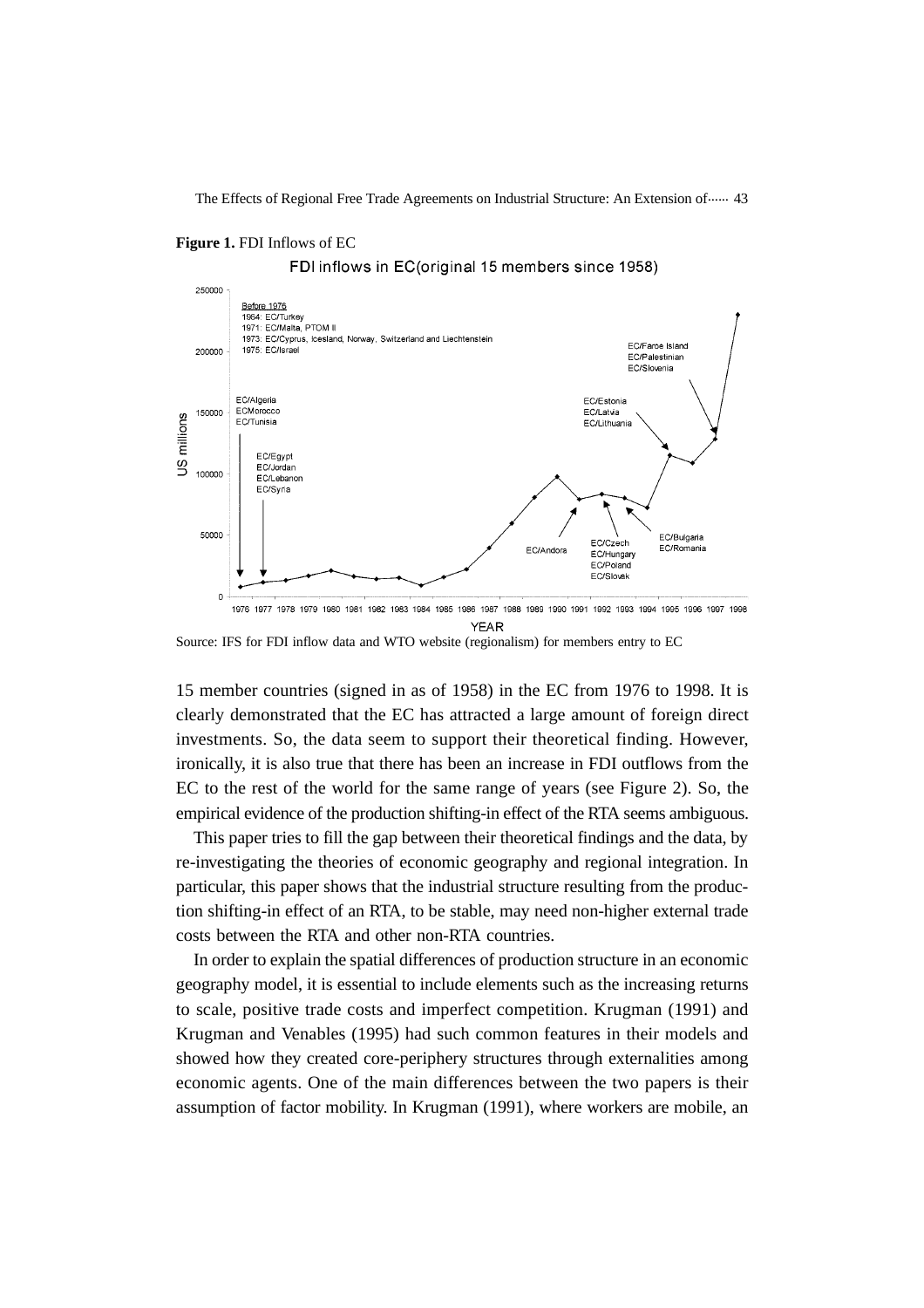

FDI outflow in EC (original 15 members since 1958)



Source: IFS for FDI outflow data and WTO website (regionalism) for members entry to EC

industrial firm needs a unit of worker to produce an output, so when the firm moves to a place, it increases labor demand in that place, which increases the wage rate, and the higher wage in turn will attract workers to move to that place. However, in Krugman and Venables (1995), where workers are not mobile between countries, a firm is not only a final goods' supplier to consumers but also an intermediate goods' demander and supplier. When a firm moves to a place, it increases the intermediate goods' demand in that place, which increases its price. The higher price of the intermediate goods will attract another intermediate firm to move to that place.

Puga and Venables (1997) extended Krugman and Venables (1995) to a model of multiple nations. They made several comparative static analyses of exogenous trade barriers among countries and of their impact on firms' profitability. The two main results are as follows. First, in a symmetric case with positive trade costs, when the internal trade barriers begin to drop between two RTA countries, the firm outside the RTA starts to move inside because of the higher profits created by lower trade-cost advantages. They acknowledged a similar finding by Baldwin and Venables (1995). Second, what is novel in their paper is that, when the internal trade barriers continue to drop to zero, even within the regional integration, there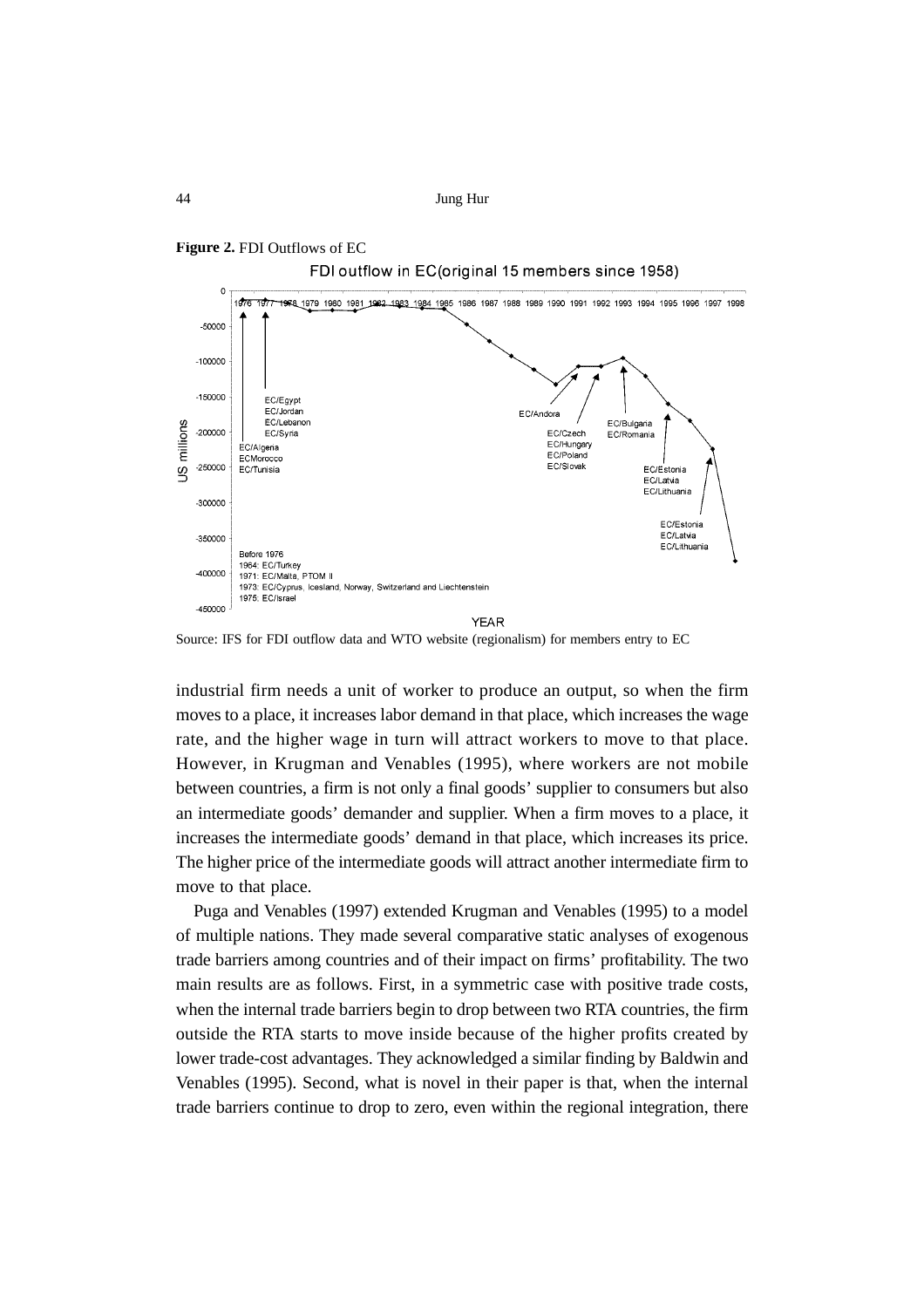occurs a local industrial concentration in one member of the RTA. Puga and Venables' results are insensitive to a later change in the level of external trade barriers. As a final producer, a firm inside an RTA would always have a cost advantage as long as the internal trade costs are smaller than the external trade costs as a result of the formation of a regional trade agreement. However, the present paper claims that such insensitivity may need to be recons-idered.

To demonstrate this, I extend Krugman's (1991) economic geography framework to incorporate multiple nations. Unlike the model developed by Krugman and Venables (1995), Krugmans' (1991) model assumes, first, that workers are mobile between countries and peasants are immobile, second, that both workers and peasants are all consumers in the economy, and third, that firms are the final goods' producers.

First, I replicate the "production shifting-in" effect of an RTA in the extension of Krugman's model. That is, given a positive and symmetric level of all trade costs among countries, the preferential removal of internal trade costs between RTA members causes a production shift into the RTA region. This result confirms the production shifting-in effect that has been argued for in the economic geography model.

Next, in order to check the stability of the industrial structure which results from the production shifting-in effect and which is subsequently influenced by an increase in the external trade costs, I consider initially a stable asymmetric equilibrium in which (1) all workers and manufacturing firms are concentrated in one of the RTA countries, (2) the exogenously given internal trade costs between the RTA countries are zero, and (3) the exogenously given external trade costs between the RTA and its non-RTA trading partners are positive. Note that this is very similar to the industrial structure resulting from the production shifting-in effect in Puga and Venables (1997). I show that, all other things being equal, this equilibrium becomes unstable if the exogenously given external trade costs become higher than the level in (3). The intuition for this result is as follows. In order to attract a worker to move to a non-RTA country, the defecting firm has to compensate the worker with a higher wage. The higher wage will increase the firm's profit-maximizing price in the non-RTA country. Then the firm's revenues will increase relatively more than the increases in its costs embodied in the higher wage, since not only the worker but also the peasants who are living in the country have to pay the higher price.

The rest of the paper proceeds as follows. In section 2, I will extend the simple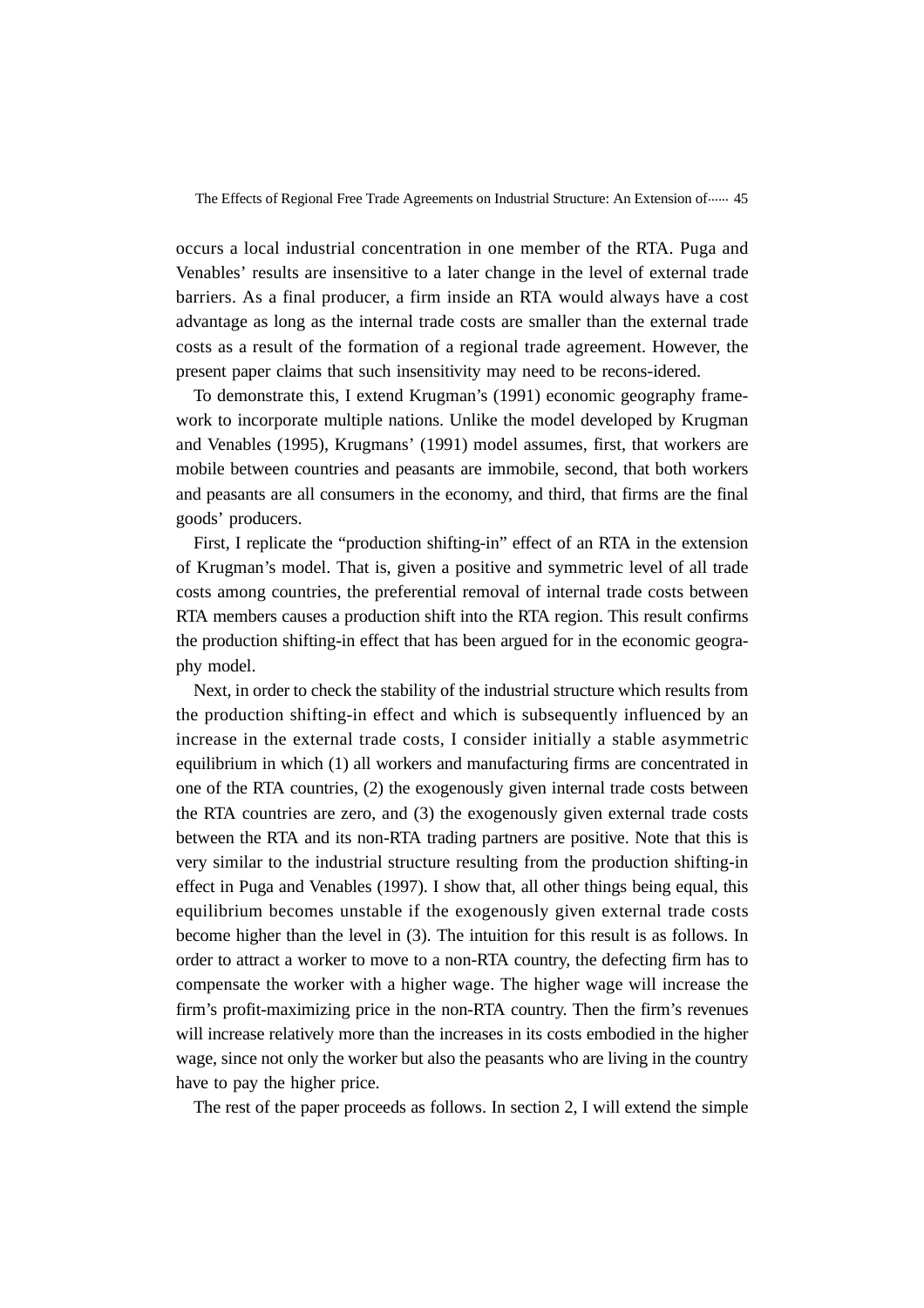model suggested by Krugman (1991) to include multiple nations, and characterize the short run and long run equilibrium. In section 3, I show the "production shifting-in effect" of the formation of an RTA in the economic geography model. In section 4, I show that the industrial structure resulting from the production shifting-in effect may become unstable if there is a later increase in the external trade costs. Section 5 presents the conclusion.

## **II. The Model of Economic Geography with Multiple Countries**

### **A. The Basic Model (an Extension of Krugman (1991))**

Consider a trading system with *M* countries. In each country, there are two production sectors; a commodity sector and an industrial sector. The commodity sector is perfectly competitive. It produces products under constant returns to scale, using one unit of labor per unit of output. The goods are homogenous and costlessly tradeable<sup>1</sup> and they serve as numeraires. The industrial sector has imperfectly competitive firms producing differentiated goods under increasing returns to scale. The goods are traded with iceberg cost<sup>2</sup>,  $\tau_{j,i}$ . This implies that  $\tau$ units have to be shipped from country *j* so that one unit arrives in country *i*.

Following Dixit and Stiglitz (1977), production of a quantity  $x_i(h)$  of any variety *h* in any country *i* requires the same fixed  $(\alpha)$  and variable  $(\beta x_i(h))$  quantities of the production input. The cost function of a firm producing variety *h* in country *i* is  $c_i(h) = w_i(\alpha + \beta x_i(h))$ , where  $w_i$  is the wage rate of workers in the industrial sector in country *i*.

There are two factors of production in each country; peasants and workers. Following Krugman (1981), each factor is assumed to be specific to one sector.

<sup>&</sup>lt;sup>1</sup>As Dixit and Stiglitz (1980) mentioned, this good can be thought of as the time at the disposal of the consumers. Researchers such as Fujita, Krugman, and Venables (1996), and Hadar (1996) took into account positive trade costs for the homogeneous goods as well as differentiated goods, and then they studied an incentive for workers' migration from the rest of the world that may keep regional agglomeration within a country. However, Davis (1998) argued that (1) *when transportation costs are identical for both types of goods, the home market effect vanishes*, and (2) *unless the relative costs of trading differentiated goods are unusually high, every country will produce them in exact proportion to its size*. But Davis' (1998) framework differs in that the migration is ruled out in his 'open' economies between two countries. In our paper, we do not rule out the possibility of migration between members and non-members of an RTA.

<sup>2</sup> Under the assumption of an iceberg transport cost, CES utility and monopolistic competition implies that spatial price discrimination is equivalent to mill pricing, which is only one of several alternatives, such as uniform delivered pricing. Such a consideration would be important when one is serious about a firm's various pricing policies in a region. See Ottaviano and Thisse (1998) for more details.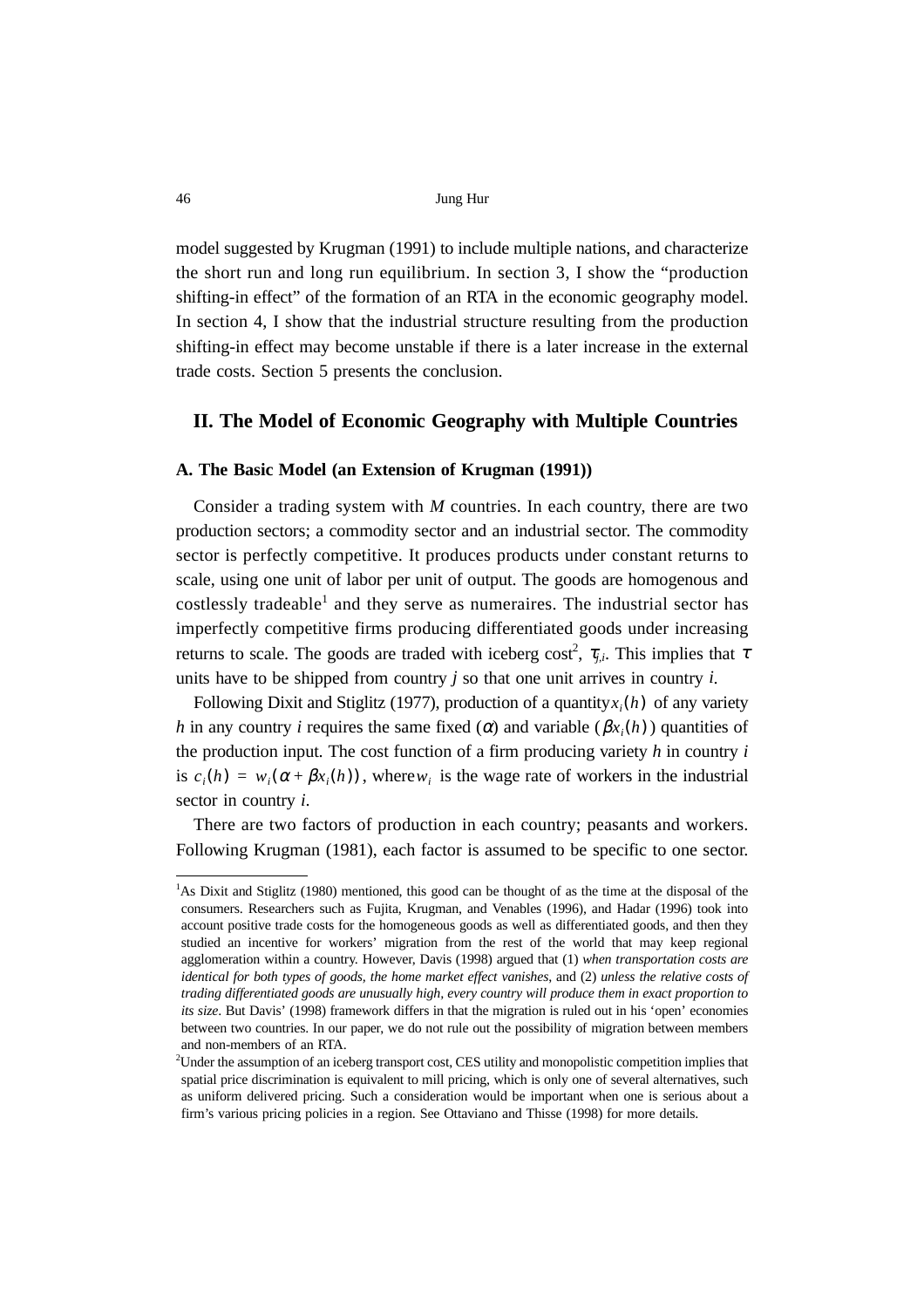Peasants produce *commodities*, and workers produce *industrial goods*. The peasant population is assumed to be completely immobile between countries with a given peasant supply  $(1 - \mu) / M$  in each country. Workers may move between countries. If  $L_i$  is the worker supply in country  $i$ , the total number of workers is assumed to be  $\sum_{i=1}^{M} L_i = \mu$ . In Krugman and Venables (1995) and Puga and Venables (1997), workers are assumed to be mobile nationally but not internationally. In the latter paper, workers are not mobile even within a regionally integrated market.

The representative consumer in each country has Cobb-Douglas preferences over a commodity and a CES aggregate of the industrial goods;  $U = C_i^{\mu} C^{1-\mu}$ , where C is consumption of the numeraires and  $C<sub>I</sub>$  is consumption of the aggregated industrial goods. The parameter,  $\mu$ , indicates a share of expenditure on industrial goods<sup>3</sup>. The  $C_I$  is defined by

$$
C_I = \left[\sum_{j=1}^{M} \int_{h \in n_j} c_{j,i}(h)^{(\sigma-1)/\sigma} dh\right]^{\frac{\sigma}{\sigma-1}}
$$
(1)

where  $n_i$  is the large number of potential products in a country *j*, and  $\sigma$  is the elasticity of substitution between varieties  $(\sigma > 1)$ , which is assumed to be the same in all countries. The higher the substitutability, the closer substitutes the varieties<sup>4</sup>.

### **B. Equilibrium Conditions**

In this section, I derive (1) a demand within a country for varieties from all countries, (2) a profit maximizing condition, (3) a zero profit condition and (4) a factor market clearing condition, all of which are elements of equilibrium analysis.

First, let  $c_{j,i}(h)$  be the consumption in country *i* of a representative country *j* product. The prices in country *i* are  $p_{j,i}(h) \tau_{j,i}$  if  $j \neq i$  and  $p_{j,i}(h)$  if  $j = i$ . Then the demand for a representative product is in general:

$$
x_{j,i}(h) = p_{j,i}(h)^{-\sigma} \left(\frac{\tau_{j,i}}{q_i}\right)^{1-\sigma} [\mu m_i]
$$
 (2)

<sup>&</sup>lt;sup>3</sup>In Krugman (1991), this is one of the key parameters that determine whether countries converge or diverge. However, I am going to fix this parameter in this paper to see the effect of trade costs on a firm's choice of location.

<sup>4</sup> In Krugman (1991), this is also one of the key parameters that determine whether countries converge or diverge. Although  $\sigma$  is a parameter of tastes, it was used as an inverse index of economies of scale in equilibrium. However, I am going to fix this parameter in this paper to see the effect of trade costs on a firm's choice of location.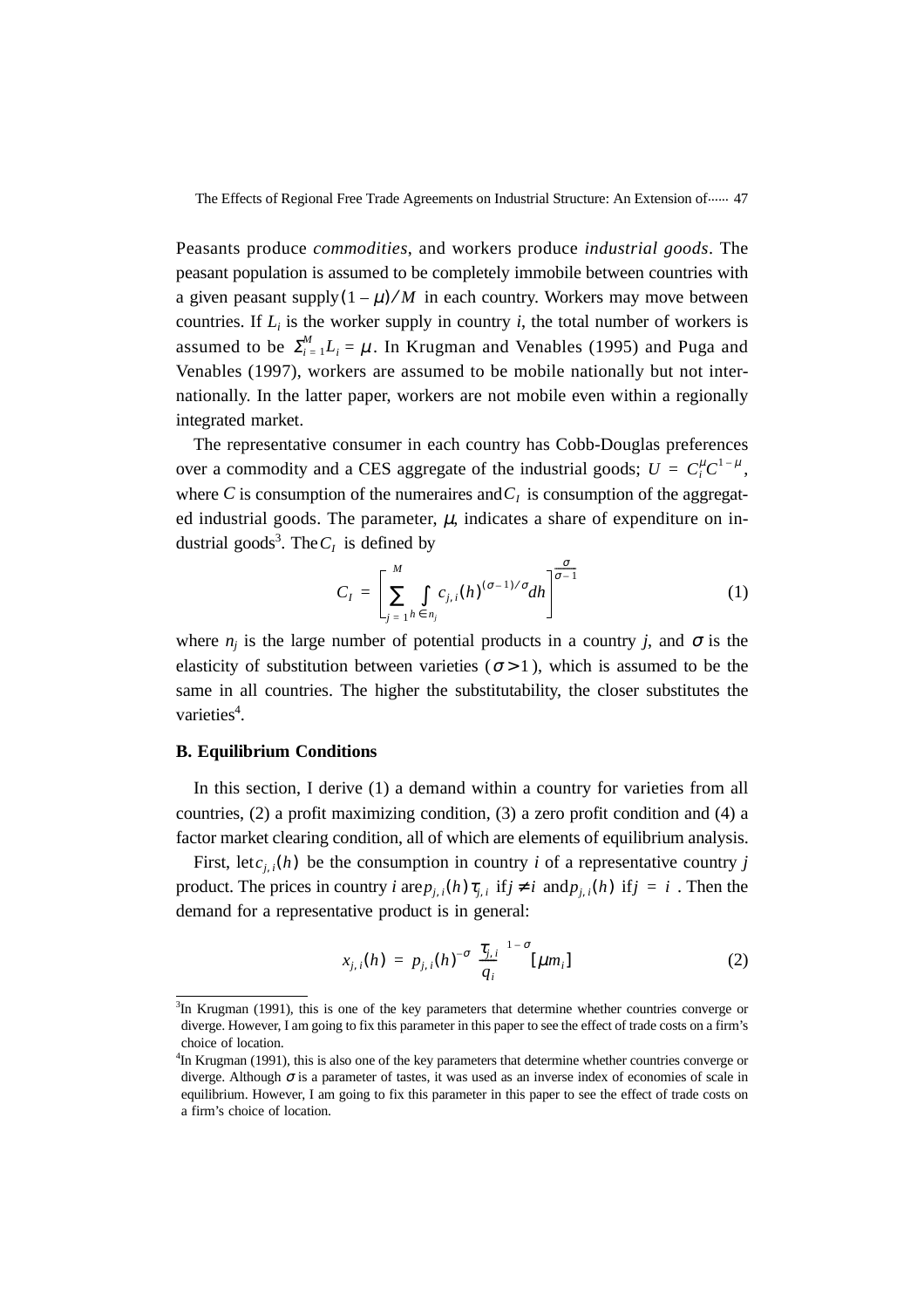where  $m_i$  is the income of country *i* equal to  $(1 - \mu) / M + w_i L_i$  and  $q_i$  is the price index of the industrial aggregates. However, this price index is considered to be a constant value. Since the number of varieties produced is large as in a Chamberlinian model, the effect of the price of any one variety on the demand for any other will be negligible. So each firm can ignore the effect of its actions on other firm's behavior.

Second, when firms sell in each country, they perceive a constant own price demand elasticity of  $\sigma$  in every market. All firms producing in any particular location have the same profit maximizing FOB price, which is a constant relative mark-up over the marginal cost:

$$
p_i = \frac{\sigma \beta}{\sigma - 1} w_i \tag{3}
$$

This implies that  $p_i/p_j = w_i/w_j$  for  $i \neq j$ .

Third, when firms enter and exit in response to  $(+)$  and  $(-)$  profits, an equilibrium in industrial sector profits will be exhausted in every country. That is,

$$
x = \frac{\alpha(s-1)}{\beta} \tag{4}
$$

Lastly, the following is the labor market clearing condition for a country  $j \in M$ :

$$
L_i = \int\limits_{h \in n_i} L_i(h) dh = n_i \alpha \sigma \tag{5}
$$

The number of manufactured goods produced in each country is proportional to the number of workers. This also implies that  $n_i/n_j = L_i/L_j$  for  $i \neq j$ .

### **C. Short Run Equilibrium and Long Run Equilibrium**

Short run equilibrium will be defined in a Marshallian way, as an equilibrium in which the allocation of workers between countries may be taken as given. However in the long run, workers start to recognize their real wage relative to the other countries. So workers may move towards the economy that offers them higher real wages, leading to either *convergence* between countries as they move toward equality of the worker/peasant ratio or *divergence* as the workers all congregate in one country.

In the short run, the total income of country *i* workers is equal to the total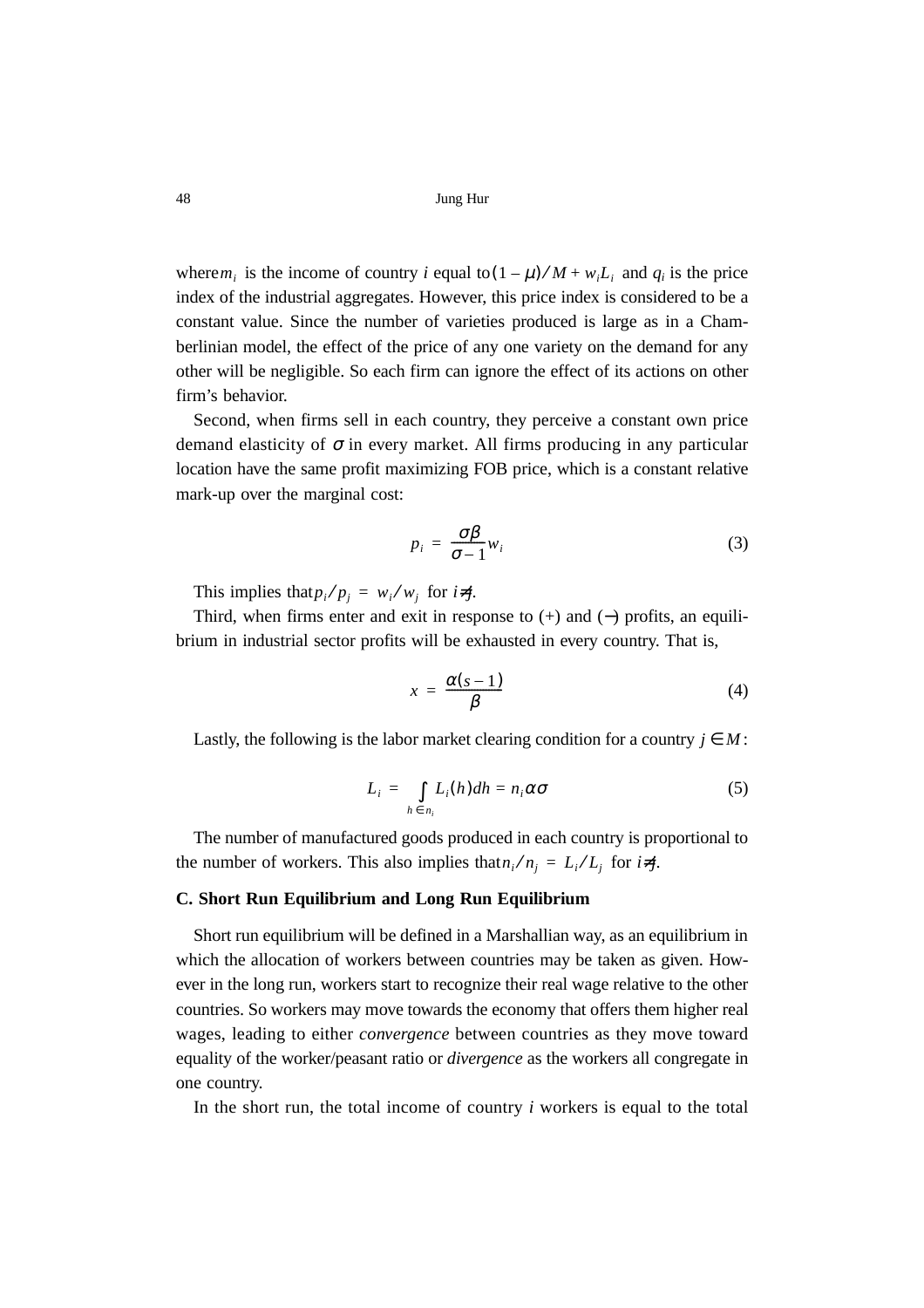spending on these products in all countries. Therefore,

$$
w_{i}L_{i} = \mu \sum_{j=1}^{M} \left\{ \frac{n_{i}p_{i}x_{j,i}}{\sum_{i=1}^{M} n_{i}p_{i}x_{j,i}} \times m_{j} \right\} \text{ and } m_{j} = \frac{1-\mu}{M} + w_{j}L_{j}
$$
(6)

This system of equations determines nominal wages,  $w_i$  in the short run, in which the allocation of workers stays the same. Note that if  $M=2$ , then the model turns out to be Krugman's (1991) 2-region case. For the purpose of comparison, see the Appendix for these conditions when *M*=3. I will use these conditions in the next section to highlight the effect of the formation of an RTA on production patterns.

In the long run, however, workers may move based on the relative size of the real wage. To discover the real wage in each country, I need to figure out the price index for manufactured goods for consumers residing in that country. The following are the real wage and the price indices when  $f_i = L_i / \mu$  is the share of the manufacturing labor force in country *i*.

$$
\omega_i = w_i q_i^{-\mu}
$$
\n
$$
\omega_i = w_i q_i^{-\mu}
$$
\n(7)

\nwhere  $q_i = \frac{\alpha \beta}{\sigma - 1} \left( \frac{\mu}{\alpha \beta} \right)^{1 - \sigma} [f_i(w_i)^{1 - \sigma} + f_j(w_j \tau_{j,i})^{1 - \sigma} + f_k(w_k \tau_{k,i})^{1 - \sigma}]^{1 - \sigma}$ .

When  $\omega_i / \omega_j > 1$  (<1), the workers move to country *i* (country *j*) in the long run. Such a relative size of real wage among countries allows us to see the pattern of economic geography when some of the parameters change, and I am particularly interested in the effect of the formation of regional trade agreements on economic geography.

## **III. Regional Trade Agreement and the Location of Firms**

In this section, I wish to show that the equal distribution of manufacturing industries among three countries becomes unstable after two of the countries form a regional trade agreement by reducing their internal trade costs. When two countries form an RTA, the firms in the rest of the world have an incentive to move into the RTA because the workers will move into the larger market where they find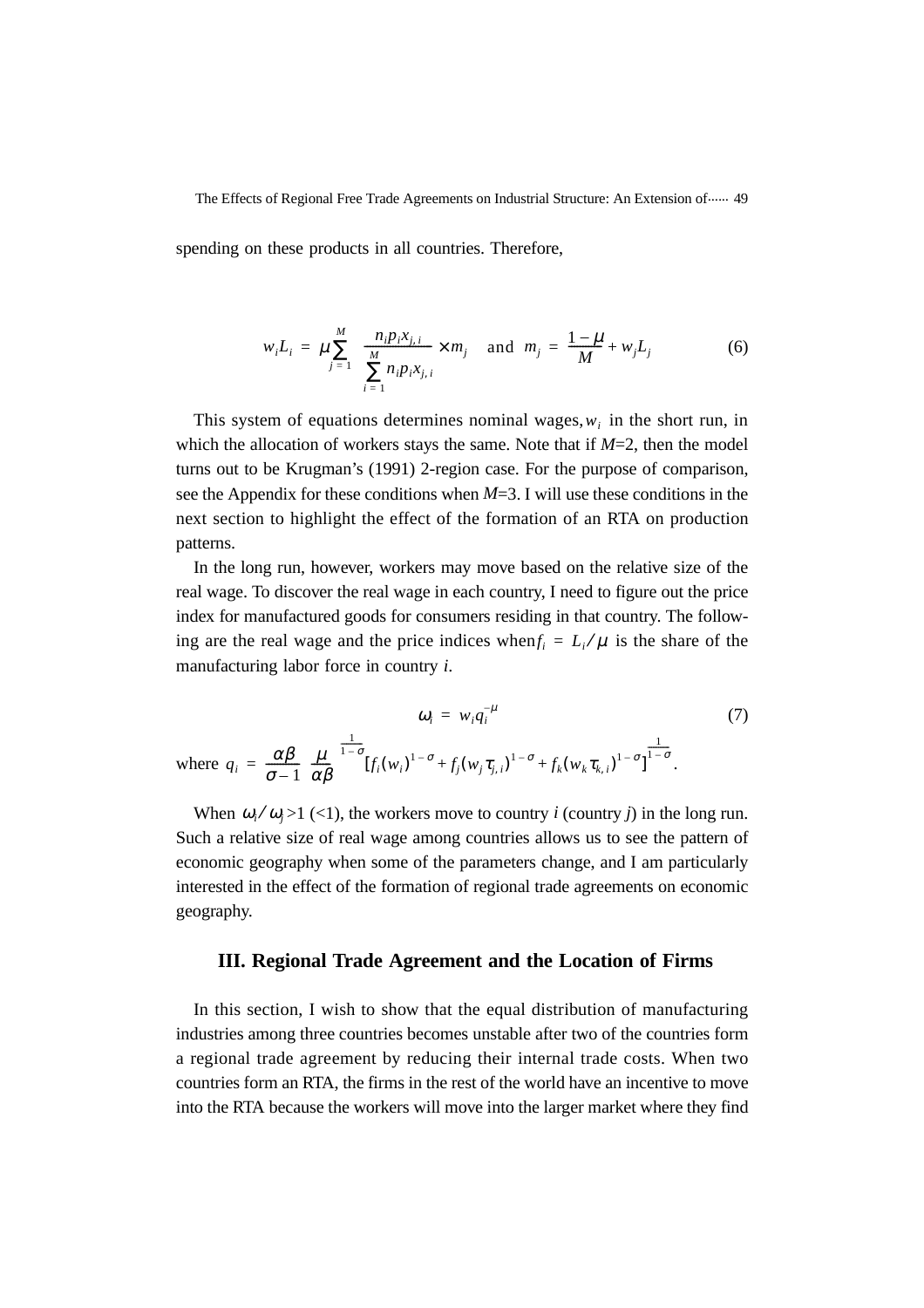a higher real wage in the long run, which will be a reason for a firm to find it profitable to enter an RTA. The increase in the real wage of the countries in the RTA is a result of the following forces.

The first force comes from an expenditure effect. The existing workers in the RTA can spend more due to the reduction of internal trade costs. As it becomes more profitable for the existing firm to produce more varieties, the firm requires additional workers. All other things being equal, this increased demand for labor will increase the nominal wage in the short run. In the long run, the higher the wages in the RTA, the lower the wages in the rest of the world, and the reduction of internal trade costs works to increase the relative real wage of the RTA compared to that of the rest of the world. Therefore, production will shift into the RTA area once it is formed.

As such a movement of production and workers continues, it is expected that labor competition within the RTA will increase. Since the RTA makes its market larger than the rest of the world, the workers of the RTA will face stiff competition, which induces a decrease in the nominal wage. The labor competition effect works to stop the production shifting-in effect eventually at some point in time.

The next two subsections will show how I achieved these results using numerical experiments with the equilibrium conditions (6) and (7) when *M*=3.

### **A. Before the Formation of the RTA**

Let me assume that all countries are symmetric with  $L_1 = L_2 = L_3$  and that before the formation of the RTA between country 1 and 2, internal trade costs  $(\tau_{1,2} = \tau_{2,1} \equiv \tau)$  and external trade costs  $(\tau_{1,3} = \tau_{3,1} = \tau_{2,3} = \tau_{3,2} \equiv \tau)$  are the same. Then from the short run equilibrium condition in (6), I can verify that nominal wages in all countries will be the same,  $w_1 = w_2 = w_3$ . Furthermore, it is not difficult to see from the long run real wage equations in (7) that the relative real wages are also all identical for all countries,  $\omega_1 = \omega_2 = \omega_3$ . As a result, the workers have no incentive to move from their countries to any other countries.

### **B. After the Formation of the RTA**

Now, given this symmetric specification, what if countries 1 and 2 formed an RTA? Note that both $L_1 = L_2 = L_3$  and the formation of the RTA between countries 1 and 2, imply that  $(L_1 + L_2) > L_3$ . To analyze the consequences for both the integrating countries and the rest of the world, let us remove only the internal trade cost, and keep the external trade cost unchanged, that is,  $1 = \tau^{RTA} < t$ .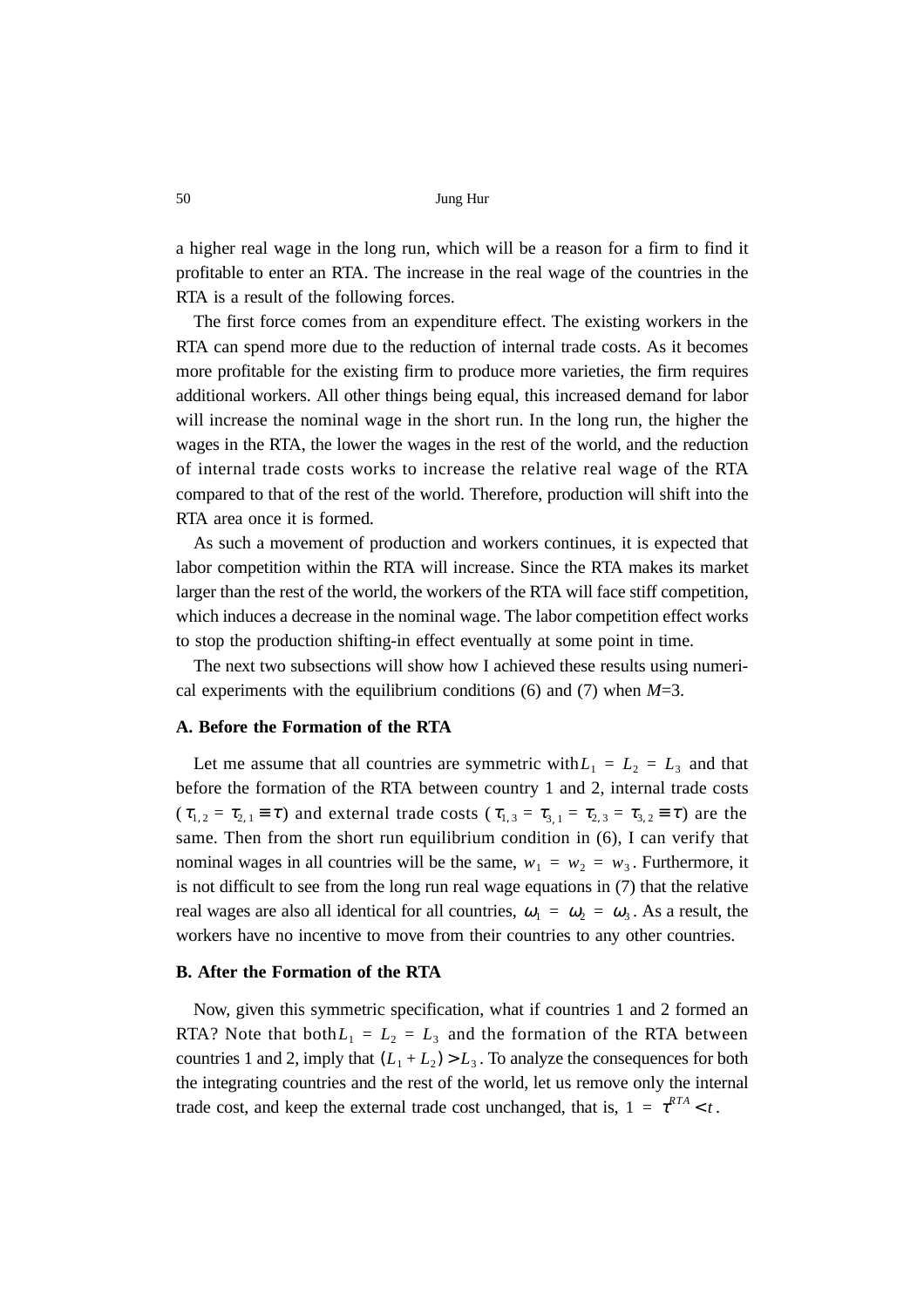**Figure 3.** (a) Before RTA, (b) After RTA



Since I start out with a symmetric world, the nominal wages within the RTA must be equalized even after the formation of the RTA,  $w_1 = w_2$ . However, the formation of the RTA creates a nominal wage gap between the RTA members and non-RTA members for the following reasons.

First, since the internal trade costs are removed, the workers' expenditure will increase relatively, so that it is more profitable for firms to produce within the RTA. This, in turn, creates more demand for workers in RTA regions. This will increase nominal wages within the RTA countries above those in the rest of the world. In a symmetric world with parameter specifications such as  $f_1 = f_2 = f_3 = 1/3$ ,  $1 = \tau^{RTA} < t$ ,  $\alpha = 3$  and  $\alpha = 1/3$ , using the equation (6), one can readily calculate the nominal wage gaps between the RTA and non-RTA areas,  $w_1 = w_2 > w_3$ .

Second, however, in the long run, workers start to perceive the real wage differences between countries within an RTA and the rest of the world. A worker's real wage in equation (7) is affected by the nominal wages not only of his own country but also of other countries through the price index. When the internal trade costs drop within the RTA, the nominal wage of the members increases. This has a direct *positive* effect on the real wages of RTA members. Moreover, the price index is positively affected by a combination of the reduction of internal trade costs, of the higher wages in member countries, and of the lower wages in nonmembers. A simple calculation for (7) also shows that the real wage effect of an RTA member is positive, so the formation of the RTA would create an incentive for workers to move into the RTA from the rest of world.

Lastly, since the sum of workers in the RTA member countries becomes larger and larger as the process of movements of production and workers proceeds, there will be an increase in labor competition within the RTA. This plays a role in reducing the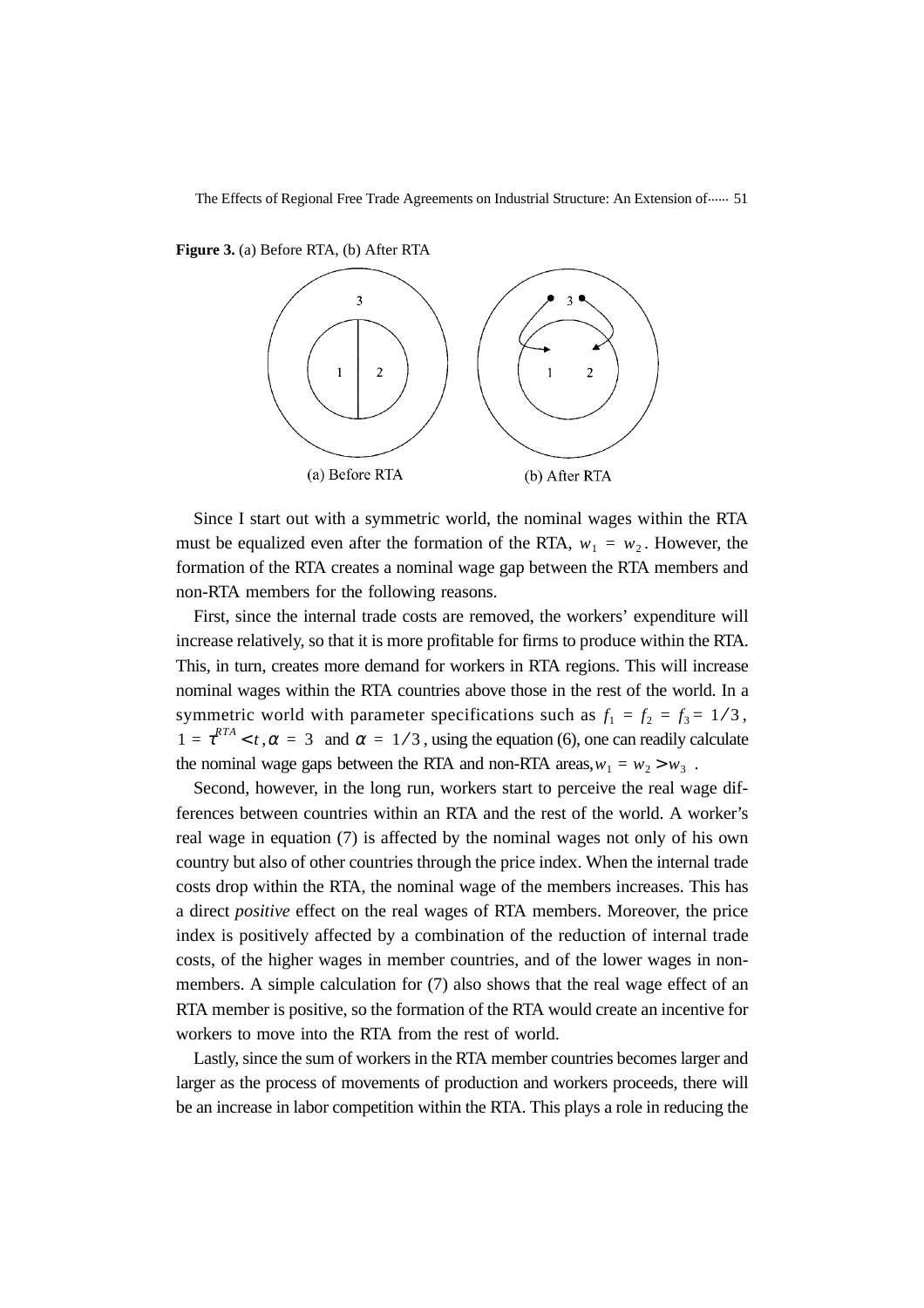nominal wage in the short run, which will stop such movements at some point in time. See Figure 3(a) and (b), and proposition 1 summarizes this result.

**Proposition 1** Suppose that there are three countries in the world and that the sizes of all countries are equal (for example,  $f_1 = f_2 = f_3 = 1/3$ ). Furthermore, suppose that initially the trade costs are high before the formation of the RTA ( $t = t = 6$ ) and that other parameters are  $\sigma = 3$  and  $\mu = 1/3$ .

- (a) Before the formation of an RTA between countries 1 and 2, all workers and firms would not move from their countries (Evenly distributed long run equilibrium).
- (b) After the formation of an RTA between countries 1 and 2, the production will shift into the RTA from the rest of the world (Divergence or Production shifting-in effect).

Proposition 1 for a symmetric case replicates the qualitatively same result as in Baldwin and Venables (1995) and Puga and Venables (1997). This result is robust in that, once countries form regional trade agreements, the production shifting-in effect is always expected. However, in the next section, I will show that the industrial structure resulting from the production shifting-in effect could be unstable in respect of a later increase in the level of external trade costs.

## **IV. A Firm's Incentive to Defect from Local Manufacturing Concentrations**

In this section I start out with the Puga and Venables (1997) situation in which all manufacturing firm's are concentrated in one member of the RTA. The purpose of this section is to discover the instability of industrial structure resulting from the production shifting-in effect to a later increase in external trade costs, by examining a firms incentive to move to the rest of the world when the external trade costs become higher.

Suppose that there are three countries, 1, 2 and 3 in the world and that trade costs are defined as  $\tau_{1,2} = \tau_{2,1} \equiv \tau$  and  $\tau_{3,1} = \tau_{2,3} = \tau_{3,2} \equiv t$ .

Now consider a situation in which all workers and manufacturing firms are concentrated in country 1. Country 1, then, will be the largest market in the world. Since a share of total income,  $\mu$ , is spent on manufactures and all this income goes to country 1, we find the following income ratio between countries.

$$
\frac{m_2}{m_1} = \frac{m_3}{m_1} = \frac{1 - \mu}{1 + 2\mu} \tag{8}
$$

Then each firm in country 1 will have a value of sales equal to the following expression: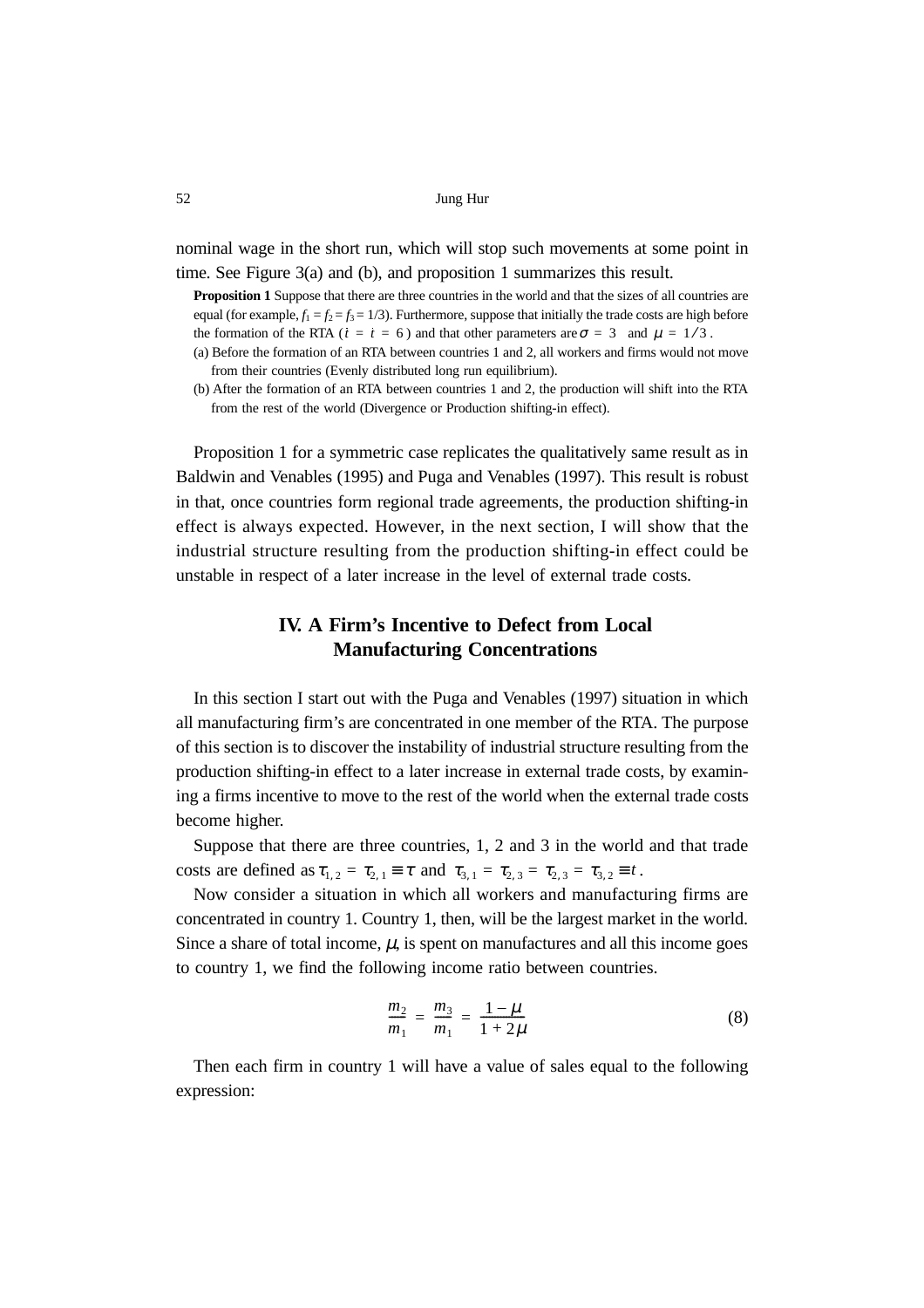$$
V_1 = \binom{\mu}{n}(m_1 + m_2 + m_3) \tag{9}
$$

where *n* is the total number of manufacturing firms concentrated in country 1.

Now let us think about an incentive for a firm to defect from this situation. A firm may defect to relocate in either country 2 or country 3. If it does not defect, then concentration of production in country 1 is in equilibrium, and if it does defect, the concentration is not in equilibrium. In fact, the questions that I want to clarify here are under what condition the formation of the RTA makes this equilibrium unstable and how it makes the firm defect.

### **A. An Incentive to Move from Country 1 to Country 2**

In order for a defecting firm to relocate production to country 2, the firm must be able to attract workers. To do so, it must compensate them for the fact that all manufactures must be imported. So the relative nominal wages between 1 and 2 must be

$$
\frac{w_2}{w_1} = \tau^{\mu} \tag{10}
$$

Given this higher wage, the firm will charge a profit-maximizing price that is higher than that of other firms in the same proportion. Now I can derive the value of the firms sales using this fact.

In country 1, the defecting firm's value of sales will be the value of sales of a representative firm times  $(w_2 \tau/w_1)^{1-s}$ . In country 2, its value of sales will be that of a representative firm times  $w_2 / (w_1 \tau)^{1-s}$ . So the total value of the defecting firms sales will be:

$$
V_2 = \left(\frac{\mu}{n}\right) \left[ \left(\frac{w_2 \tau}{w_1}\right)^{1-\sigma} m_2 + \left(\frac{w_2}{w_1 \tau}\right)^{1-\sigma} m_2 + m_3 \right] \tag{11}
$$

Note that trade costs work to the defecting firm's disadvantage in its sales to consumers in country 1, but work to its advantage in sales to people in country 2. Note also that when the cost is zero, the sales in country 1 and 2 are the same. As the cost increases, the sales of the defecting firm will change negatively due to the first term in (11) and positively due to the second term in (11).

From these equations in (9), (10) and (11), I can derive the ratio of the value of sales by this defecting firm to the sales of firms in country 1: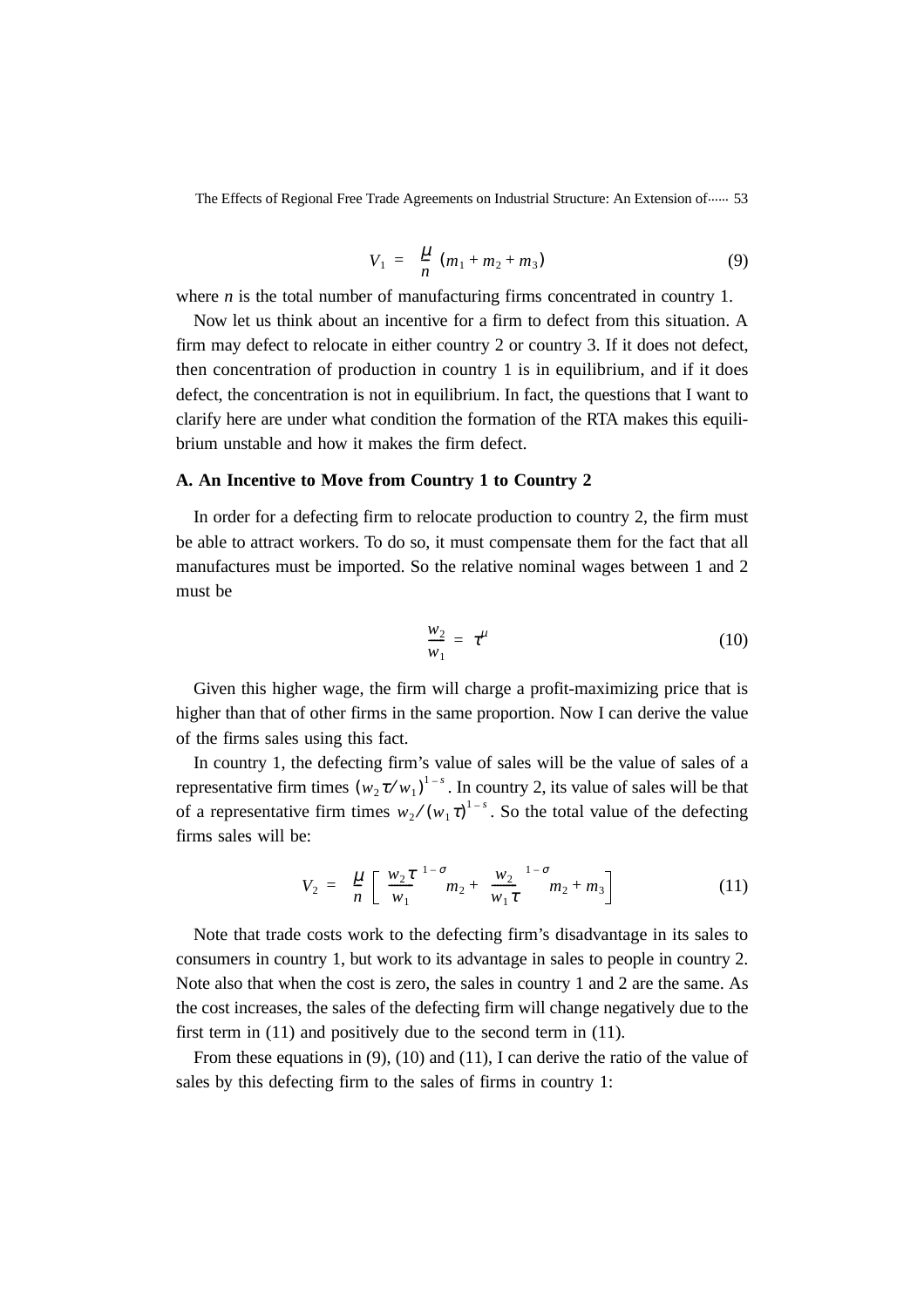**Figure 4.** An Incentive for a Firm to Move to Country 2 or 3



$$
\frac{V_2}{V_1} = \frac{\tau^{\mu(1-\sigma)}[(1+2\mu)\tau^{1-\sigma} + (1+\mu)\tau^{\sigma-1}] + (1-\mu)}{3}
$$
(12)

However, because fixed costs are higher in country 2 due to the higher wage rate, the defecting firm must have the ratio  $V_2/V_1 > w_2/w_1 = \tau^{\mu}$ . Now let me define a new variable  $v_{2,1} = (V_2(\tau) / V_1 \tau^{\mu})$  as follows.

$$
v_{2,1} = \frac{\tau^{\mu\sigma}[(1+2\mu)\tau^{1-\sigma}+(1+\mu)\tau^{\sigma-1}]+\tau^{\mu}(1-\mu)}{3}
$$
(13)

When  $v_{2,1}$  >1, the relative value of sales by the defecting firm compared to the value of sales in country 1 is greater than the fixed costs for the firm to attract workers from country 1 to country 2, that is,  $V_2/V_1 > w_2/w_1$ . Therefore, it is profitable for a firm to move and begin production in country 2 if all other manufacturing production is concentrated in country 1; when  $v_{2,1}$  < 1, it is not profitable.

The Figure 4 is a graphic representation of the relations of the incentives for deviations ( $v_{2,1}$ ) and trade costs when  $\sigma = 3$  and  $m = 0.3$ . This shows that when the trade costs between countries vary within a very small range, the  $v_{2,1}$  will be less than or equal to 1. As the costs increase beyond some critical level, the firms relative value of sales will be higher than 1 when it defects to country 2.

### **B. Incentive to Move from Country 1 to Country 3**

In the same way, if the defecting country decides to produce in country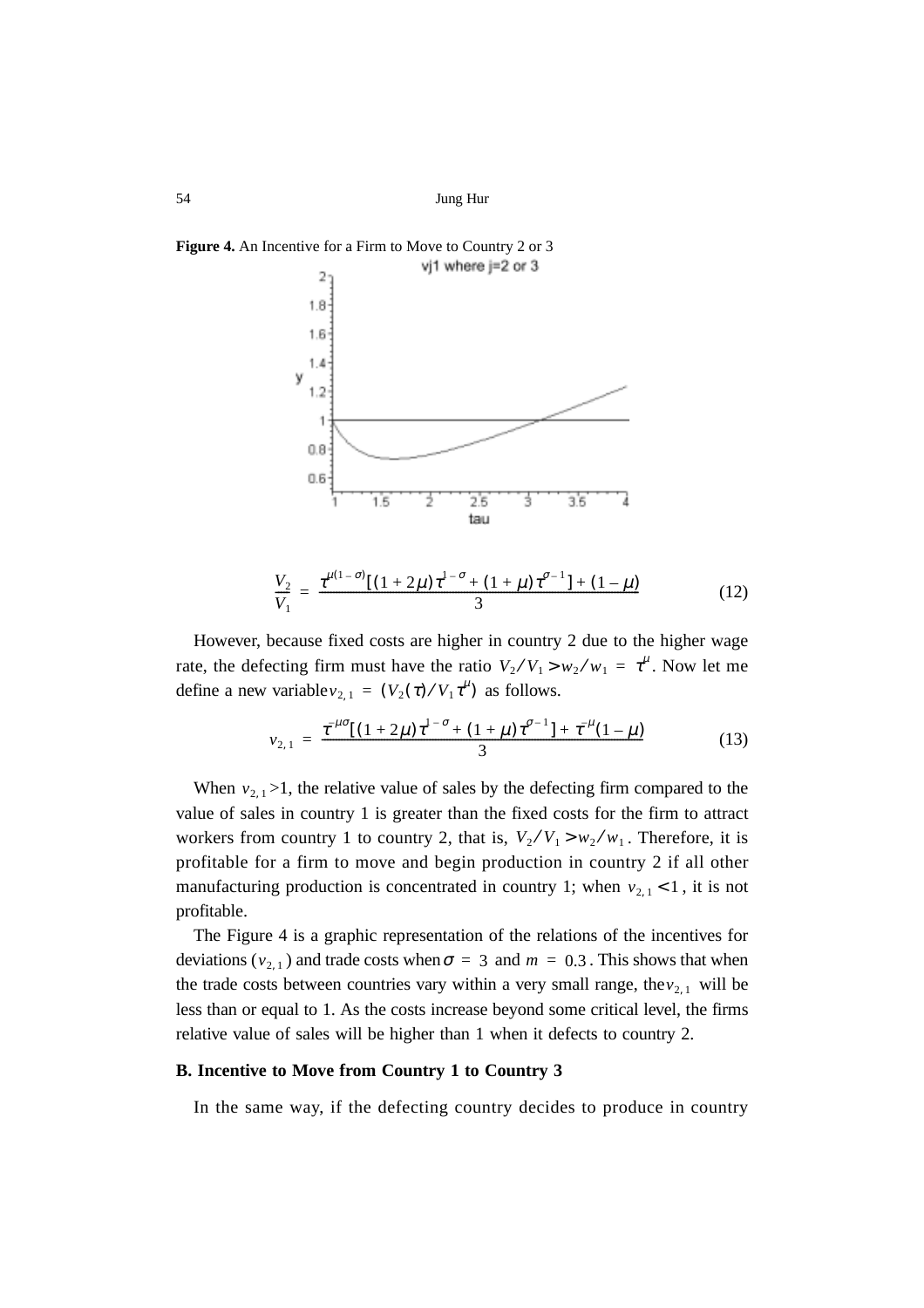$3, v_{3,1} = (V_3(t)/V_1 t^{\mu})$  will be a function of external trade cost *t*, instead of  $\tau$ . We simply replace  $\tau$  with  $t$ !

$$
v_{3,1} = \frac{t^{-\mu\sigma}[(1+2\mu)t^{1-\sigma} + (1+\mu)t^{\sigma-1}] + t^{-\mu}(1-\mu)}{3}
$$
(14)

Again, for the same reason, when  $v_{3,1} > 1$ , it is profitable for a firm to move and begin production in country 3 if all other manufacturing production is concentrated in country 1; when  $v_{3,1}$ <1, it is not profitable. The same Figure 4 will be used for the analysis.

Next, I am going to consider a stable asymmetric equilibrium where all manufacturing firms are concentrated in country 1 with a zero internal trade barrier and a positive external trade barrier. Then I will show that when the external trade costs are too high, the firm will defect and move to country 3.

## **C. Instability of the Industrial Structure Resulting from the Production Shifting-In Effect to a Later Increase in the External Trade Costs**

Now suppose that country 1 and country 2 form an RTA and accordingly remove their internal trade costs,  $\tau$ =1. Given the regional free trade agreement, the local manufacturing concentration in country 1 can be a stable asymmetric equilibrium when the external trade cost is positive. To see this situation, in Figure 4, find the crossing point between the line of  $v_{3,1}$  with  $t > 1$  and the horizontal line at 1. Let us call the related external trade cost  $t^*$ . When  $\tau=1$  and  $t=t^*$ ,  $v_{2,1}=1=v_{3,1}$ . Therefore there is no incentive for a firm in country 1 to defect from this equilibrium. In fact, this case is similar to what Puga and Venables (1997) showed in their model.

Now I claim that this asymmetric equilibrium will become unstable when the external trade costs are high enough. I will increase the common external trade cost to *t* from  $t^*$ , and consider the effect on  $v_{3,1}$ . Refer to Figure 4 again and consider  $v_{2,1}$  and  $v_{3,1}$  as a function of trade costs  $\tau$  and  $t$ , respectively.

First, since  $t=1$  between countries 1 and 2,  $v_{2,1}=1$  in (13). This means that there is no incentive for a firm in country 1 to move to country 2. This is point 1 on the vertical axis in Figure 4. Second, consider  $v_{2,1}$ , the incentive for a firm in country 1 to move to country 3. When *t* is  $t^*$ , Figure 4 shows that  $v_{3,1} = 1$  also. However, if *t* increases above  $t^*$ ,  $v_{3,1}$  will be greater than 1. This implies that a firm facing a higher trade cost between an RTA and non-RTA country will have an incentive to move to the non-RTA area. Proposition 2 summarizes these results.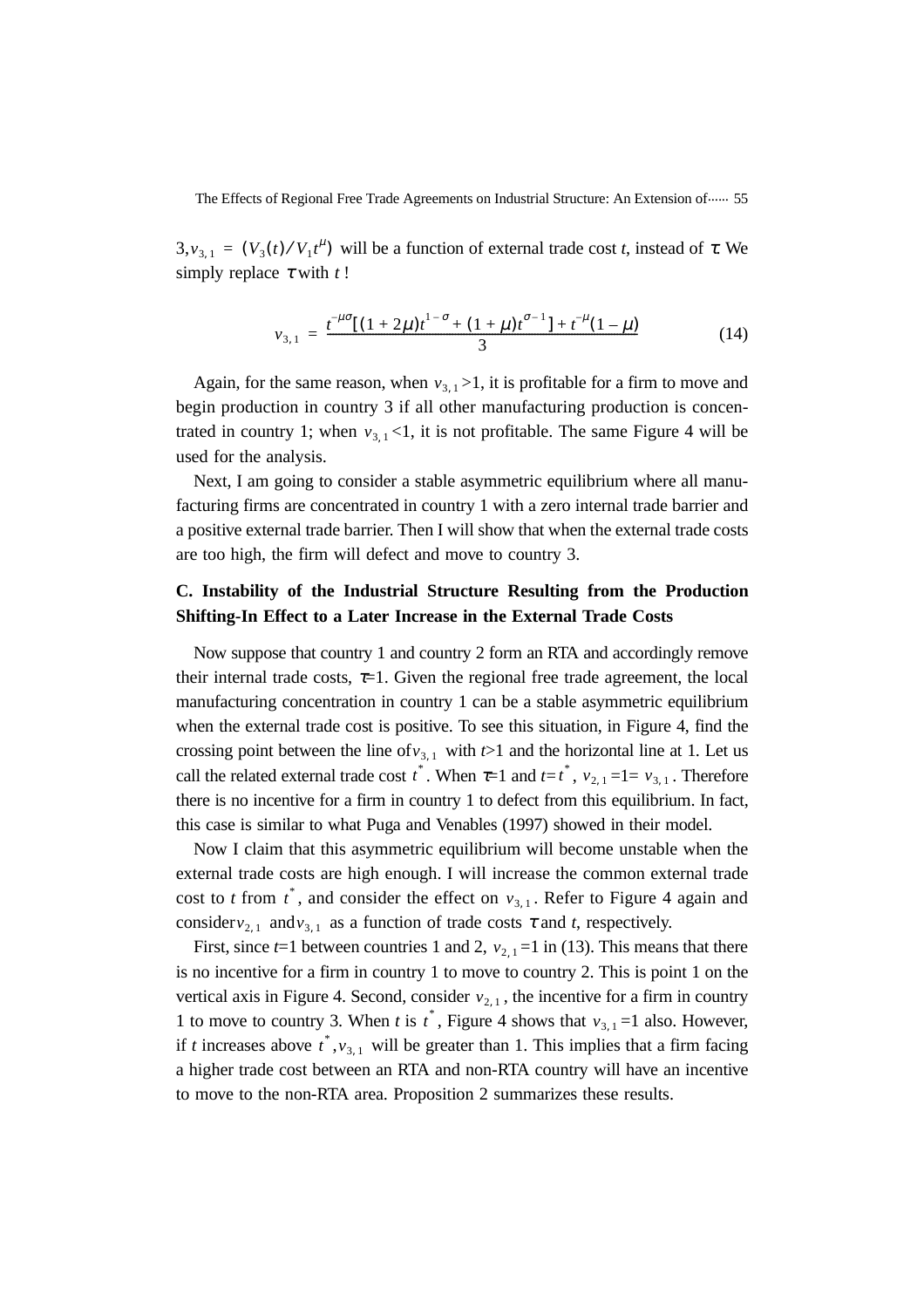**Proposition 2.** Suppose that there are three countries  $(1, 2 \text{ and } 3)$  in the world and all workers and manufacturing firms are concentrated in country 1.

(a) This can be a stable asymmetric equilibrium where the internal trade costs between countries 1 and 2 are removed and the external trade costs are still positive. That is, when  $\tau=1$  and  $t=t^* > 1$ , then  $=1$ in Figure 4.

(b) This can be unstable when the external trade costs are higher than  $t^*$ , and as a result the firms begin to move to the non-RTA country. That is, when  $\tau=1$  and  $\tau > t^* > 1$ , then  $v_{2, 1} = 1 < v_{3, 1}$  in Figure 4.

The intuition for this result is as follows. Due to the manufacturing concentration in country 1, all workers reside in country 1. When a firm tries to move to country 3, it has to attract a worker to move to country 3 as well. To do so, it has to compensate for the high fixed costs due to the high trade costs. With a higher wage in country 3, the worker will spend more money in country 3. Moreover, given the higher wage, the defecting firm will set a higher profit-maximizing price in country 3. Since the peasant in country 3 also has to pay the higher price to buy the variety produced by the defecting firm, the defecting firms revenue will be higher in country 3 than in country 1. As a result, it would be more profitable for the firm to move to the rest of the world.

## **V. Concluding Remark**

The production shifting-in effect of an RTA has been argued for by several economic geography theorists such as Baldwin and Venables (1995) and Puga and Venables (1997). However the empirical evidence has seemed ambiguous.

In this paper, I re-examined an industrial structure resulting from the production shifting-in effect of an RTA. In particular I focused on a later increase in the external trade costs. To examine this issue, I extended Krugmanl's (1991) economic geography model such that workers are hired by manufacturing firms across multiple nations.

First, I replicated the production shifting-in effect of an RTA in this extension of Krugmans model. That is, I showed that a regional integration which drops its internal trade costs below given external trade costs always pulls industry to its region and benefits the members. The outside manufacturing firms find it profitable to move in and serve the inside market of the regional integration since it gives the inside market cost advantages.

Next, to check the sensitivity of the industrial outcome resulting from the production shifting-in effect, I considered a stable asymmetric equilibrium where workers and manufacturing firms are concentrated in one member country of the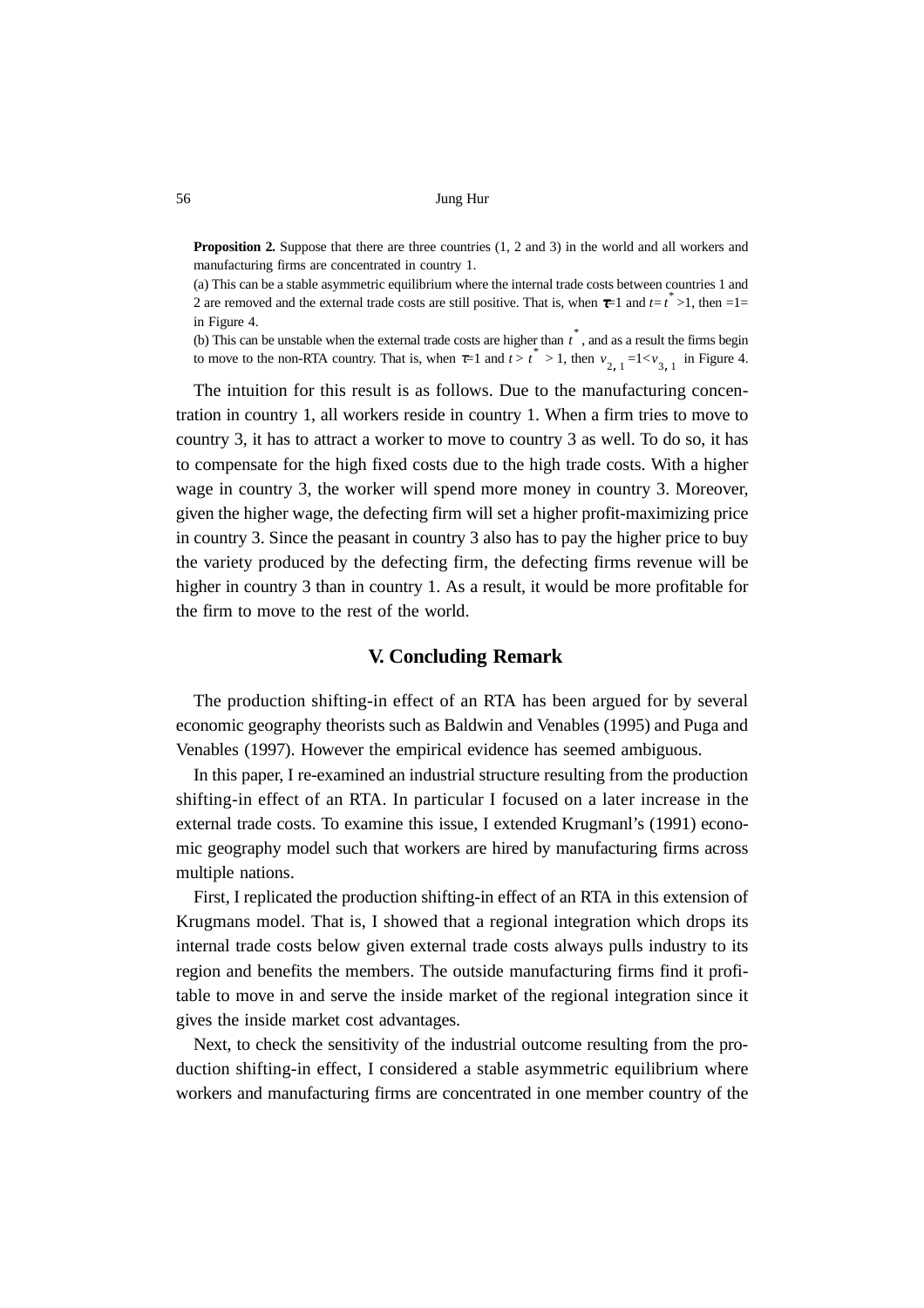RTA with zero internal trade costs and positive external trade costs, and demonstrated what would happen if the external trade costs become higher. I showed that when the exogenous external trade costs become higher, the inside manufacturing firms of the integrated region begin finding it profitable to move out and serve the outside market. This is because the costs of attracting manufacturing workers are less than the revenues from both workers and peasants due to the higher profitmaximizing price.

This result shows that the industrial structure resulting from the production shifting-in effect of an RTA, to be stable, may need non-higher external trade costs in an economic geography model with mobility of workers, which could not be shown in the previous economic geography literature due to the assumption of the immobility of workers.

## **Acknowledgements**

I would like to thank Professor Robert E. Baldwin, Professor Robert W. Staiger, Professor M. Scott Taylor and Professor Yeon-Koo Choi of the University of Wisconsin-Madison for their helpful comments in seminars.

Received 8 August 2002, Accepted 9 March 2002

## **References**

- Bagwell, Kyle, and Robert W. Staiger (1997), "Regionalism and Multilateral Tariff Cooperation," *National Bureau of Economic Research*, Working Paper #5921.
- Bagwell, Kyle, and Robert W. Staiger (1999), "Regionalism and Multilateral Tariff Cooperation," in J. Piggott and A. Woodland (eds.), *International Trade Policy and the Pacific Rim*, London: Macmillan.
- Baldwin, Richard and A.J. Venables (1995), "Regional Economic Integration," in G.M. Grossman and K.Rogoff, eds., *Handbook of International Economics 3*, Elsevier, Amsterdam, 1597-1644.
- Davis, Donald R. (1998), "The Home Market, Trade and Industrial Structure," *American Economic Review*, 88(5), 1264-1276.
- Dixit, Avinash K. and J.E. Stiglitz (1997), "Monopolistic Competition and Optimum Product Diversity," *American Economic Review*, 67, 297-308.
- Fujita, Masahisa, P. Krugman, A.J. Venables (1996), "Agricultural Transport Costs," mimeo.
- Hadar, Yossi (1996), "Homegeneous Products Transportation Costs and Their Effects,"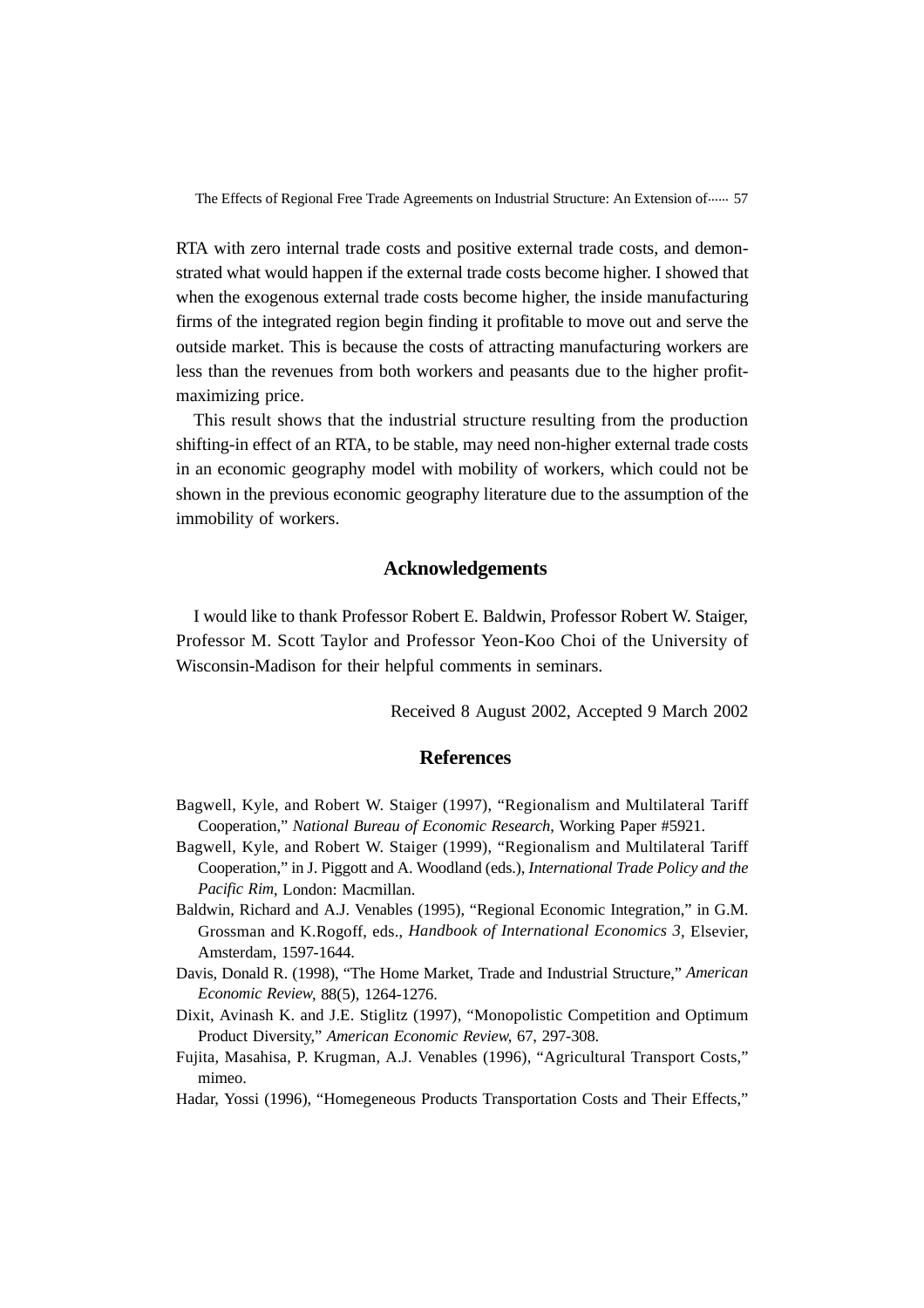mimeo, London School of Economics.

- Krugman, Paul (1981), "Scale Economies, Product Differentiation and the Pattern of Trade," *American Economic Review*, 70, 950-959.
- Krugman, Paul (1991), "Increasing Returns and Economic Geography," *Journal of Political Economy*, 99, 483-499.
- Krugman, Paul and A.J. Venables (1995), "Globalization and the Inequality of Nations," *Quarterly Journal of Economics*, 110, 857-880.
- Ottaviano, Gianmarco and Jacques-Francois Thisse (1998), "Agglomeration and Trade Revisited," *Centre for Economic Policy Research*, Discussion Paper #1903.
- Puga, Diego and A.J. Venables (1997), "Preferential Trading Arrangements and Industrial Locaion," *Journal of International Economics*, 43, 347-368.
- Richardson, Martin (1993), "Endogenous Protection and Trade Diversion," *Journal of International Economics*, 34(3-4), 309-324.

## **Appendix: Short Run Equilibrium Equations (***M***=3)**

$$
w_{1}L_{1} = \mu \left\{ \frac{1 + \left(\frac{L_{2}}{L_{1}}\right)\left(\frac{w_{2}}{w_{1}}\tau_{1,2}\right)^{1-\sigma} + \left(\frac{L_{3}}{L_{1}}\right)\left(\frac{w_{3}}{w_{1}}\tau_{1,3}\right)^{1-\sigma} \times m_{1}}{1 - \left(\frac{L_{1}}{L_{2}}\right)\left(\frac{w_{1}}{w_{2}}\tau_{2,1}\right)^{1-\sigma} + 1 + \left(\frac{L_{3}}{L_{2}}\right)\left(\frac{w_{3}}{w_{2}}\tau_{2,3}\right)^{1-\sigma} \times m_{2}} \right\}, m_{1} = \frac{1-\mu}{3} + w_{1}L_{1}
$$
\n
$$
\left\{ \frac{\left(\frac{L_{1}}{L_{3}}\right)\left(\frac{w_{1}}{w_{3}}\tau_{3,1}\right)^{1-\sigma}}{\left(\frac{L_{1}}{L_{3}}\right)\left(\frac{w_{1}}{w_{3}}\tau_{3,1}\right)^{1-\sigma} + \left(\frac{L_{2}}{L_{3}}\right)\left(\frac{w_{2}}{w_{3}}\tau_{3,2}\right)^{1-\sigma} + 1} \times m_{3} \right\}
$$
\n
$$
\left\{ \frac{\left(\frac{L_{2}}{L_{1}}\right)\left(\frac{w_{2}}{w_{3}}\tau_{1,2}\right)^{1-\sigma}}{1 + \left(\frac{L_{2}}{L_{1}}\right)\left(\frac{w_{2}}{w_{1}}\tau_{1,2}\right)^{1-\sigma} + \left(\frac{L_{3}}{L_{1}}\right)\left(\frac{w_{3}}{w_{1}}\tau_{1,3}\right)^{1-\sigma} \times m_{1}} \right\}
$$
\n
$$
w_{2}L_{2} = \mu \left\{ \frac{\left(\frac{L_{2}}{L_{1}}\right)\left(\frac{w_{2}}{w_{1}}\tau_{2,1}\right)^{1-\sigma} + 1 + \left(\frac{L_{3}}{L_{2}}\right)\left(\frac{w_{3}}{w_{2}}\tau_{2,3}\right)^{1-\sigma} \times m_{2} \right\}, m_{2} = \frac{1-\mu}{3} + w_{2}L_{2}
$$
\n
$$
+ \left(\frac{L_{1}}{L_{3}}\right)\left(\frac{w_{1}}{w_{3}}\tau_{3
$$